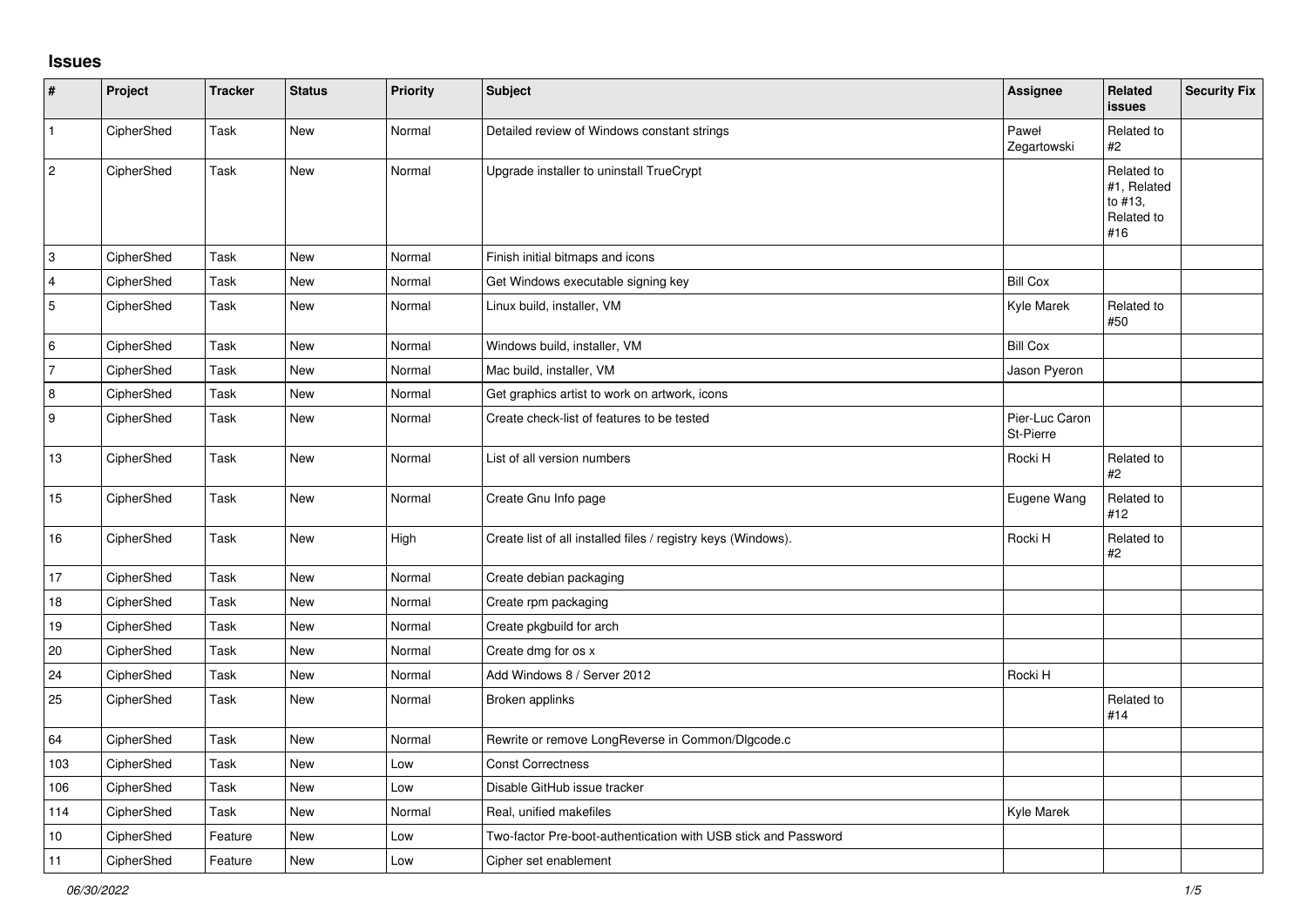| #            | Project    | <b>Tracker</b> | <b>Status</b> | Priority | Subject                                                                                  | <b>Assignee</b> | Related<br>issues | <b>Security Fix</b> |
|--------------|------------|----------------|---------------|----------|------------------------------------------------------------------------------------------|-----------------|-------------------|---------------------|
| 32           | CipherShed | Feature        | <b>New</b>    | Normal   | truecrypt.ch ideas thread                                                                |                 |                   |                     |
| 33           | CipherShed | Feature        | <b>New</b>    | Normal   | windows comamnd line volume creation                                                     |                 |                   |                     |
| 34           | CipherShed | Feature        | New           | Normal   | windows mount point support                                                              |                 | Related to<br>#60 |                     |
| 36           | CipherShed | Feature        | New           | Normal   | support multiple actors to open an encrypted volume                                      |                 |                   |                     |
| 50           | CipherShed | Feature        | New           | Normal   | Linux FDE                                                                                |                 | Related to<br>#5  |                     |
| 52           | CipherShed | Feature        | New           | Low      | recovery utility & tools                                                                 |                 | Related to<br>#59 |                     |
| 53           | CipherShed | Feature        | New           | Low      | Portable / non-admin volume browser                                                      |                 |                   |                     |
| 54           | CipherShed | Feature        | New           | Low      | Self Destruct Password                                                                   |                 |                   |                     |
| 57           | CipherShed | Feature        | <b>New</b>    | Normal   | Skein support                                                                            |                 |                   |                     |
| 58           | CipherShed | Feature        | New           | Low      | Tablet / Touch screen / non-keyboard boot support                                        |                 |                   |                     |
| 60           | CipherShed | Feature        | New           | Normal   | Enhanced UX - shell extension for container management                                   |                 | Related to<br>#34 |                     |
| 61           | CipherShed | Feature        | <b>New</b>    | Normal   | optionally support TPM                                                                   |                 |                   |                     |
| 62           | CipherShed | Feature        | <b>New</b>    | Normal   | Administrative Configuration for Enterprise IT                                           |                 |                   |                     |
| 65           | CipherShed | Feature        | New           | Normal   | pure 64 bit version for windows                                                          |                 | Related to<br>#63 |                     |
| 66           | CipherShed | Feature        | <b>New</b>    | Normal   | provide robust API for usermode interaction with kernel driver                           |                 |                   |                     |
| 67           | CipherShed | Feature        | New           | Normal   | print a backup                                                                           |                 |                   |                     |
| 69           | CipherShed | Feature        | <b>New</b>    | Low      | integration test: mounting and sharing volumes                                           |                 |                   |                     |
| $70\,$       | CipherShed | Feature        | <b>New</b>    | Normal   | track git info in build                                                                  |                 |                   |                     |
| 75           | CipherShed | Feature        | New           | Low      | code coverage - ConvertUTF.c                                                             |                 |                   |                     |
| 79           | CipherShed | Feature        | <b>New</b>    | Low      | document a list of file systems compatible with Hidden Volume usage                      |                 |                   |                     |
| 81           | CipherShed | Feature        | New           | Normal   | Decrypt System drive via commandline                                                     |                 |                   |                     |
| 82           | CipherShed | Feature        | <b>New</b>    | Normal   | add sparse file detection to non-windows versions                                        |                 |                   |                     |
| 87           | CipherShed | Feature        | New           | Low      | support multiple hidden volumes                                                          |                 |                   |                     |
| 89           | CipherShed | Feature        | New           | Normal   | Support the Common Criteria Collaborative Protection Profile for Full Disk Encryption    |                 |                   |                     |
| $ 90\rangle$ | CipherShed | Feature        | New           | Normal   | cipher setting preference file                                                           |                 |                   |                     |
| 91           | CipherShed | Feature        | New           | Normal   | use linked libraries in kernel driver to isolate logical units and later support plugins |                 |                   |                     |
| 92           | CipherShed | Feature        | New           | Normal   | allow change of cipher/key on encrypted container without decrypting                     |                 |                   |                     |
| 93           | CipherShed | Feature        | New           | Normal   | support "quick" encrypt for new media (especially flash/SSD)                             |                 |                   |                     |
| 96           | CipherShed | Feature        | New           | Normal   | installer to incorporate a post-installation quick-start wizard                          |                 |                   |                     |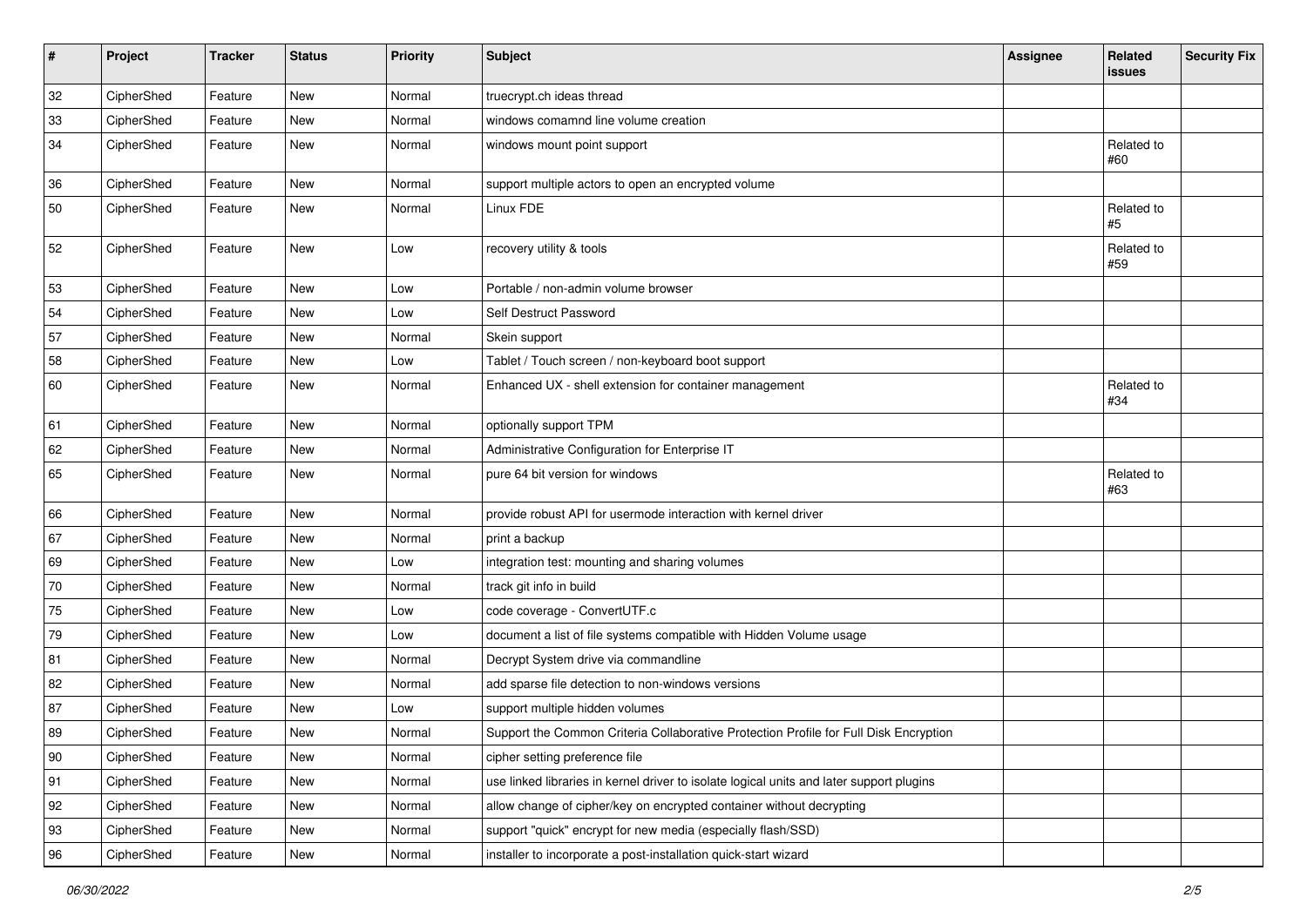| $\vert$ # | Project    | <b>Tracker</b> | <b>Status</b> | <b>Priority</b> | <b>Subject</b>                                                                                | Assignee      | Related<br><b>issues</b> | <b>Security Fix</b> |
|-----------|------------|----------------|---------------|-----------------|-----------------------------------------------------------------------------------------------|---------------|--------------------------|---------------------|
| 97        | CipherShed | Feature        | <b>New</b>    | Normal          | Suggestion 1 - Do not use unknown terminology                                                 | Niklas Lemcke |                          |                     |
| 98        | CipherShed | Feature        | New           | Normal          | Suggestion 2 - Do not misuse native UI controls                                               | Niklas Lemcke |                          |                     |
| 102       | CipherShed | Feature        | <b>New</b>    | Normal          | support for serial console in bootloader                                                      |               |                          |                     |
| 99        | CipherShed | Feature        | <b>New</b>    | Normal          | Suggestion 3-Separate required and optional input parameters                                  |               |                          |                     |
| 100       | CipherShed | Feature        | New           | Normal          | Suggestion 4—Display the consequences of an action immediately (Immediacy of<br>consequences) |               |                          |                     |
| 121       | CipherShed | Feature        | <b>New</b>    | Normal          | Support "not" burning CD on encrypting disk operation                                         |               | Related to<br>#68        |                     |
| 122       | CipherShed | Feature        | <b>New</b>    | Normal          | support key escrow                                                                            |               | Related to<br>#68        |                     |
| 124       | CipherShed | Feature        | New           | Normal          | investigate switch to FUDforum from phpBB                                                     |               |                          |                     |
| 14        | CipherShed | <b>Bug</b>     | New           | Normal          | Fixes urls in ui (/applink? links)                                                            |               | Related to<br>#25        |                     |
| 21        | CipherShed | <b>Bug</b>     | New           | High            | Method of mounting may be exploited                                                           |               |                          |                     |
| 26        | CipherShed | <b>Bug</b>     | New           | Normal          | Large External Drive Support on Mac (>512byte sector size)                                    |               |                          |                     |
| 23        | CipherShed | <b>Bug</b>     | New           | Normal          | Windows 8 / 8.1 Fast Startup                                                                  | Rocki H       |                          |                     |
| 31        | CipherShed | Bug            | New           | Normal          | there is duplicate code for password character checking                                       | Jason Pyeron  | Related to<br>#30        |                     |
| 37        | CipherShed | <b>Bug</b>     | New           | High            | Open Crypto Audit Project issues                                                              |               |                          |                     |
| 38        | CipherShed | <b>Bug</b>     | New           | High            | Weak Volume Header key derivation algorithm                                                   |               | Blocked by<br>#49        |                     |
| 39        | CipherShed | <b>Bug</b>     | New           | High            | Sensitive information might be paged out from kernel stacks                                   |               |                          |                     |
| 40        | CipherShed | Bug            | <b>New</b>    | High            | Multiple issues in the bootloader decompressor                                                |               |                          |                     |
| 41        | CipherShed | <b>Bug</b>     | <b>New</b>    | High            | Windows kernel driver uses memset() to clear sensitive data                                   |               |                          |                     |
| 42        | CipherShed | <b>Bug</b>     | <b>New</b>    | High            | TC_IOCTL_GET_SYSTEM_DRIVE_DUMP_CONFIG kernel pointer disclosure                               |               |                          |                     |
| 43        | CipherShed | <b>Bug</b>     | New           | High            | IOCTL DISK VERIFY integer overflow                                                            |               |                          |                     |
| 44        | CipherShed | Bug            | New           | High            | TC_IOCTL_OPEN_TEST multiple issues                                                            |               |                          |                     |
| 45        | CipherShed | <b>Bug</b>     | <b>New</b>    | High            | MainThreadProc() integer overflow                                                             |               |                          |                     |
| 46        | CipherShed | <b>Bug</b>     | New           | High            | MountVolume() device check bypass                                                             |               |                          |                     |
| 47        | CipherShed | <b>Bug</b>     | <b>New</b>    | High            | GetWipePassCount() / WipeBuffer() can cause BSOD                                              |               |                          |                     |
| 48        | CipherShed | <b>Bug</b>     | <b>New</b>    | High            | EncryptDataUnits() lacks error handling                                                       |               |                          |                     |
| 56        | CipherShed | <b>Bug</b>     | <b>New</b>    | Low             | FreeBSD support                                                                               |               |                          |                     |
| 59        | CipherShed | Bug            | New           | Low             | optimized rescue disk                                                                         |               | Related to<br>#52        |                     |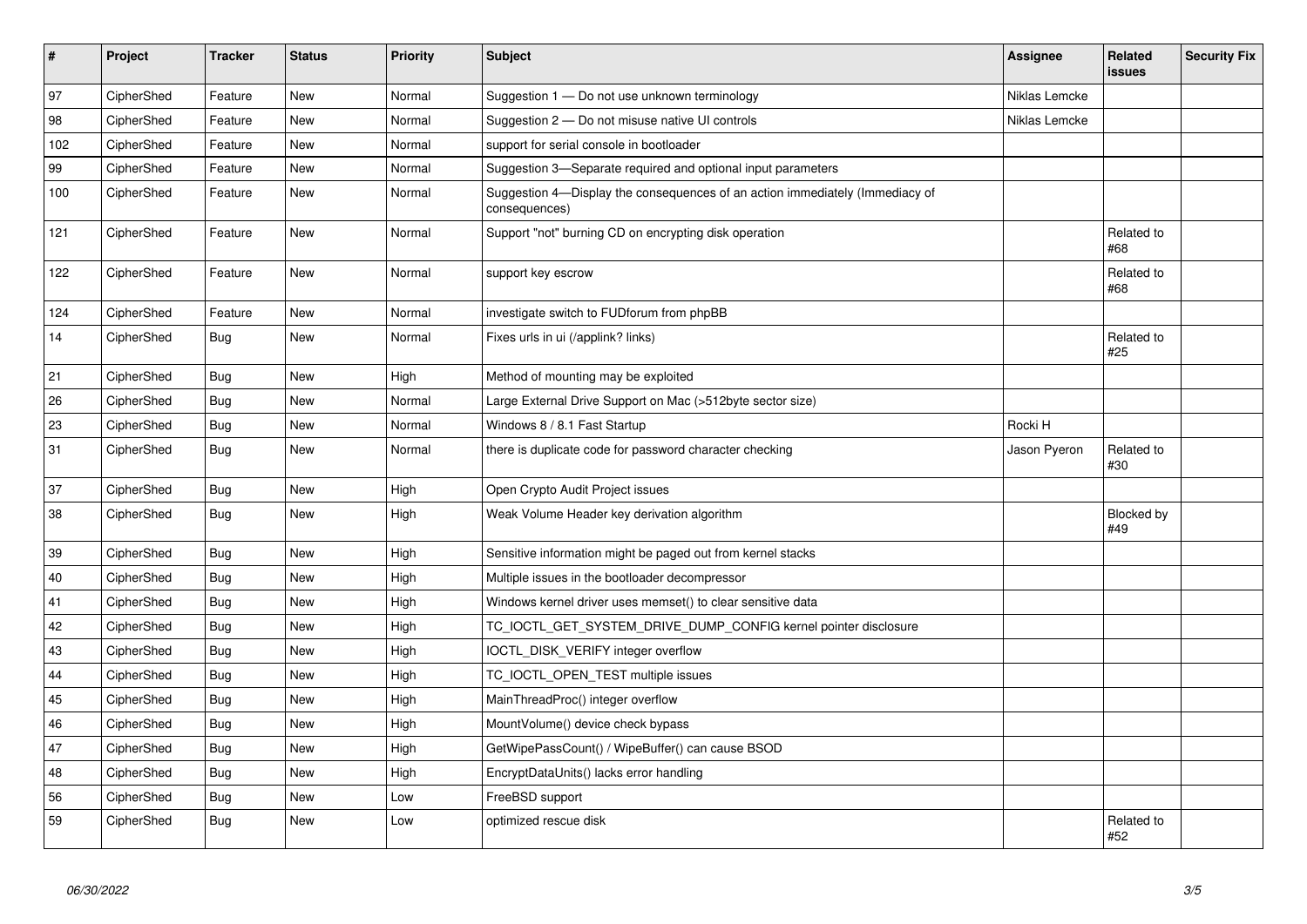| $\vert$ # | Project    | <b>Tracker</b> | <b>Status</b> | <b>Priority</b> | <b>Subject</b>                                                                                                                             | Assignee      | Related<br><b>issues</b> | <b>Security Fix</b> |
|-----------|------------|----------------|---------------|-----------------|--------------------------------------------------------------------------------------------------------------------------------------------|---------------|--------------------------|---------------------|
| 63        | CipherShed | <b>Bug</b>     | <b>New</b>    | Normal          | 64 bit gui on 64 bit systems                                                                                                               |               | Related to<br>#65        |                     |
| 71        | CipherShed | Bug            | <b>New</b>    | High            | passwords using non-ascii                                                                                                                  |               |                          |                     |
| 72        | CipherShed | Bug            | New           | Normal          | The installation fails, but a message (from windows?) says it succeeds and asks if you want<br>to reboot                                   |               |                          |                     |
| 73        | CipherShed | Bug            | <b>New</b>    | Normal          | Truecrypt icon showing in taskbar                                                                                                          |               |                          |                     |
| 74        | CipherShed | Bug            | <b>New</b>    | Normal          | Hardcoded Build date in Help->About window                                                                                                 |               |                          |                     |
| 76        | CipherShed | Bug            | <b>New</b>    | Normal          | MakeSelfExtractingPackage used in CI cannot have dialog boxes                                                                              |               |                          |                     |
| 78        | CipherShed | Bug            | <b>New</b>    | Normal          | update the ciphershed org website, automatically                                                                                           |               |                          |                     |
| 80        | CipherShed | Bug            | <b>New</b>    | Low             | TEST CASE: ubuntu 14 GUI install                                                                                                           |               |                          |                     |
| 83        | CipherShed | <b>Bug</b>     | <b>New</b>    | Normal          | deduplicate file names                                                                                                                     |               |                          |                     |
| 84        | CipherShed | <b>Bug</b>     | <b>New</b>    | Normal          | wcsncpy is subject to buffer overflow                                                                                                      |               |                          |                     |
| 85        | CipherShed | <b>Bug</b>     | <b>New</b>    | Normal          | Digcode.c is 9917 lines long, split it up                                                                                                  |               |                          |                     |
| 88        | CipherShed | <b>Bug</b>     | <b>New</b>    | Normal          | smart card support for containers                                                                                                          |               |                          |                     |
| 94        | CipherShed | <b>Bug</b>     | <b>New</b>    | High            | CipherShed Volume Creation Wizard: Encryption of Host Protected Area":"Encryption of Host<br>Protected Area" class #32770 not initialized? |               |                          |                     |
| 95        | CipherShed | Bug            | New           | Normal          | Platform/SystemException.h and Common/Exception.h define the same class/struct                                                             |               |                          |                     |
| 111       | CipherShed | <b>Bug</b>     | <b>New</b>    | Normal          | ui does not show free drives below c: e.g. A: or B:                                                                                        | Niklas Lemcke |                          |                     |
| 116       | CipherShed | Bug            | <b>New</b>    | Normal          | create an option for private/global volume mounting                                                                                        |               |                          |                     |
| 108       | CipherShed | Bug            | <b>New</b>    | Urgent          | Open Crypto Audit Project TrueCrypt CS-TC-2 - AES implementation susceptible to<br>cache-timing attacks                                    |               |                          |                     |
| 118       | CipherShed | <b>Bug</b>     | New           | Normal          | upgrading truecrpyt fails if truecrypt is pinned to the taskbar                                                                            |               |                          |                     |
| 107       | CipherShed | Bug            | <b>New</b>    | Immediate       | Open Crypto Audit Project TrueCrypt CS-TC-1 - CryptAcquireContext may silently fail in<br>unusual scenarios                                |               |                          |                     |
| 109       | CipherShed | <b>Bug</b>     | <b>New</b>    | High            | Open Crypto Audit Project TrueCrypt CS-TC-3 - Keyfile mixing is not cryptographically sound                                                |               |                          |                     |
| 110       | CipherShed | Bug            | <b>New</b>    | High            | Open Crypto Audit Project TrueCrypt CS-TC-4 - Unauthenticated ciphertext in volume<br>headers                                              |               |                          |                     |
| 123       | CipherShed | <b>Bug</b>     | <b>New</b>    | Normal          | losetup anomaly with OpenSUSE 13.1                                                                                                         |               |                          |                     |
| 12        | CipherShed | Task           | In Progress   | Normal          | <b>Write Documentation</b>                                                                                                                 | Eugene Wang   | Related to<br>#15        |                     |
| 22        | CipherShed | <b>Bug</b>     | In Progress   | High            | Change name of software for "1.0" release.                                                                                                 | Jason Pyeron  |                          |                     |
| 51        | CipherShed | Bug            | In Progress   | Normal          | <b>GUID Partition Table (GPT)</b>                                                                                                          | Jason Pyeron  | Related to<br>#55        |                     |
| 55        | CipherShed | <b>Bug</b>     | In Progress   | Normal          | Unified Extensible Firmware Interface (UEFI)                                                                                               | Jason Pyeron  | Related to<br>#51        |                     |